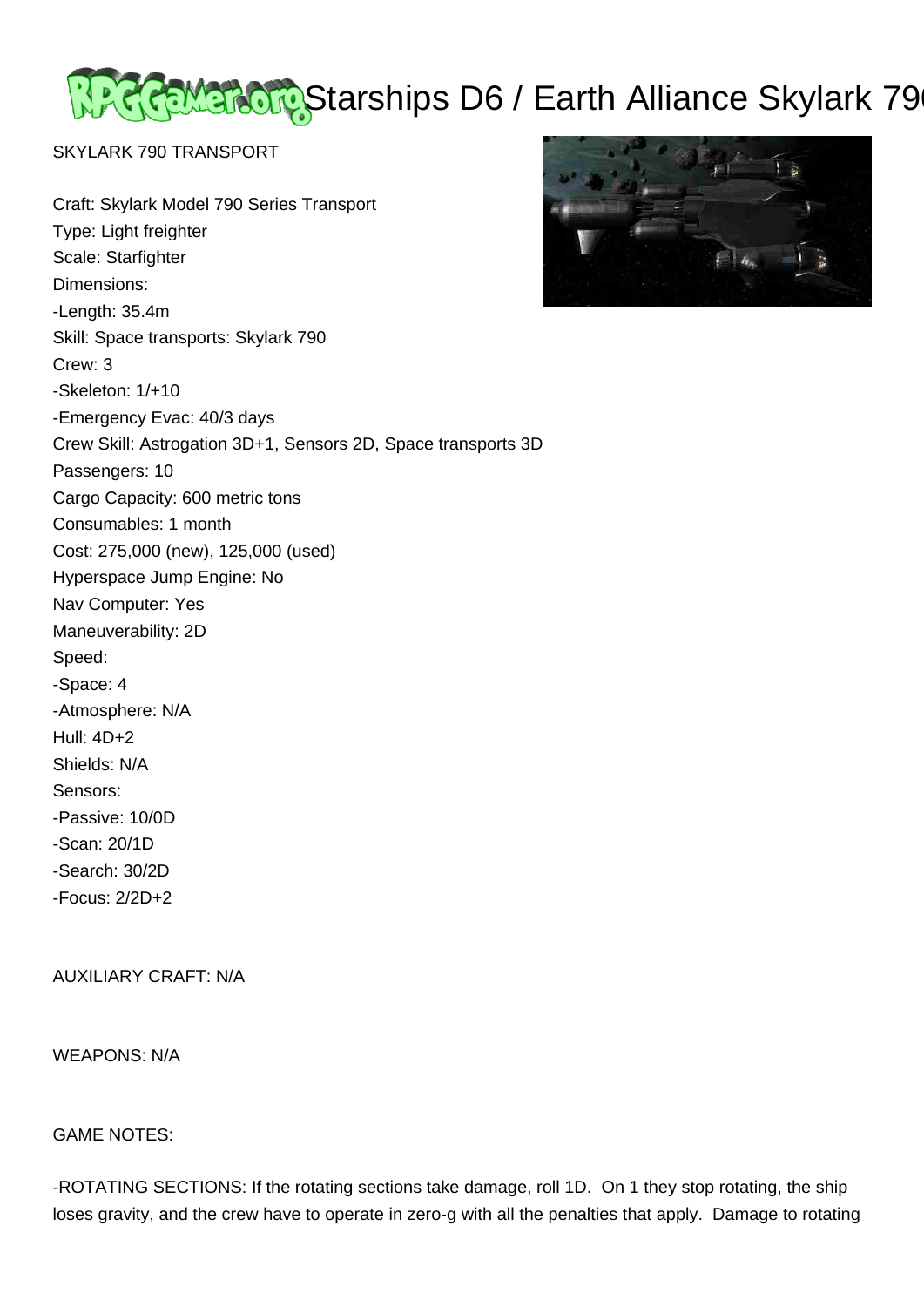sections may also cause the crew to be thrown about (roll 1D, 1-2 causes this). If so, the crew must roll Dex against Difficult Difficulty. Failure incurs 4D damage. Ships built with rotating sections in Earth Alliance/Earthforce ships have less speed (between -1 and -2) and maneuverability (between -1 and -1D) to than if they were built without them (with their crews operating in zero-g).

-GRAVITY: This class of ship has no artificial gravity, but uses rotating sections for gravity simulation. Parts of the ship operate in zero-g. The crew may operate in zero-g. If they use the available straps, belts, handholds and other appartus to stay seated or positioned correctly, they can operate with no penalties. Otherwise, they incur all the penalties for operating in zero-g.

## DESCRIPTION:

 The Skylark Model 790 Series was an attempt to keep sales up with the 700 line by making slight modifications to the existing model without overhauling the assembly process to make an entirely new series of Skylark. This variant tried to bring the 700 model back to something closer to the 500s and 600s with better speed and maneuverability while still maintaining a degree of increased hull durability. When introduced in 2252, the sales of the 790 met with success a many commercial, public and private buyers felt the design had the best mix of Skylark traits that had been seen in the previous decade.

 The changes in the 790from previous models were also very cheap to produce, allowing production and sales to be considerably cheaper than more recent Skylark models. This resulted in a lower sales price, and therefor increased sales on what was already destined to be a popular design. As a result, variants of this model, like any successful Skylark design, are still sold and used several decades into the future.

## General

 The Skylark series was a common type of commercial transport craft seen used by Earth Alliance and commercial space transportation businesses. Compared to most other human made space transports, each kind of craft had traits that set them apart from the rest: Asimov liners had rotational gravity and relative luxury quarters for their passengers; TA series had a good mix of cargo and passenger space in different sizes, but no gravity; Achilles series were good at moving large amounts of bulk freight, but were slower than the rest and had no passenger space; Skylarks, while smaller than most and having less passenger and cargo space, were the fastest human made space transports around!

 While other types of trasports and freighters had a basic design that had not changed much in the hundred years that humanity had been in space, the Skylark was made with ingenuity and innovation in mind. Many Skylark models are made along specific design parameters, yet most maintain a degree of modular compartment adaptability. In truth, many models of Skylark are simply the same basic design with different module types added onto the hull to make a ship that fills a different purpose or role in the spacecraft market. This also makes the Skylark popular among civilians who enjoy owning their own ships and tinkering to make them more unique. The skylark would even make a popular ship to be used by raiders, an alternative besides the common use of "Raider" fighters and their battlewagon base ships,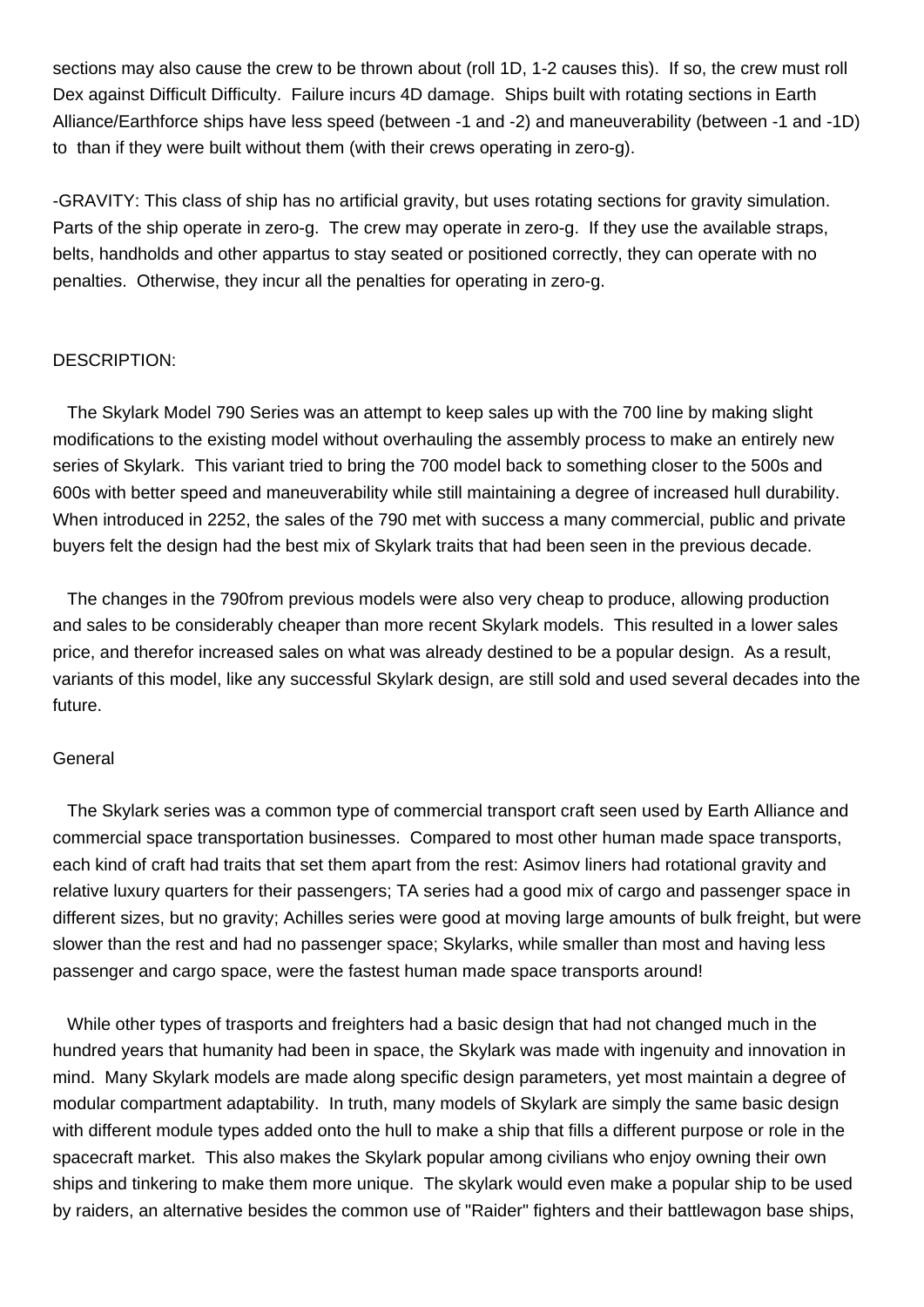if they ever get their hands on one.

 Most space transports are often the victim of raider attacks, being heavily damaged or destroyed after raiders take their cargos. However, victims of raider attacks are usually other ship types (Asimov, TA, Achilles, etc). Skylarks are often just fast and maneuverable enough, if not more so, to outrun a raider attack. This is another trait that makes the Skylark very popular with among all kinds of passengers.

 Many officials in distant parts of human controlled space often make requistions of some kind that require something or someone to be transported to a distant part of space. These requests are often fullfilled by a Skylark transport of some kind (i.e. Babylon 5 The Lost Tales). For this reasons, Skylarks are often called courier ships, as well as being called trasports or light freighters.

## **History**

 Skylark Design Corp was a group collaborative spaceship design engineers who came together to build better spaceships to help humanity reach the stars after discovering (or being discovered by) the Centauri and gaining jumpgate technology. While coming into the game late when designs and models of spacecraft already existed, SDC had ideas of their own to enter the still-growing starship market. These engineers came together to consider what made the other designs of spacecraft popular, trying to decide what their own design would need to stand apart, yet how to make it feasible and affordable for commercial use. The result was the first Skylark transport, the Model 100. It was smaller and lighter than most other ships used by the growing Earth Alliance at the time, but it did have one unique feature that made it important for establishing humanity's presence in space: speed.

 After gaining enough funding and sponsorship to kick off the development of the Skylark, SDC went to work. When the Model 100 was fully developed, it took the space market by storm. Earth Alliance immediately purchased many for official government use, while commercial businesses wanted the deisgn for their own profits. However, the Skylark design was owned by the sponsor groups that funded the Skylark Design Corp, and the Corp itsef was a group of individuals that needed to make such a deal to get the project off the ground in the first place. While SDC saw some profit from their work, it was nothing compared to what the sponsors were raking in. Later models of Skylark were all owned by the sponser commercial group, a small company at first that grew in profit and influence due to the Skylark's uniqueness.

 At some point in time, the SDC group grew tired of being held back by their sponsors. In short, the engineers took the basic design specs up to the Model 300 and left the company just before they were to reveal the plans for the Model 400. The 400 was later seen released by several other companies, each variant being just different enough to put any lawsuits through hurdles and hurdles of red tape.

 After a long and tiresome legal dispute between the original sponsor, the other companies and SDC, an agreement was made. SDC put themselves in better positions to have more control over future Skylark development, and gain better profits in the process. They had more control over who got future Skylark designs, as anyone with previous design specs had trouble improving the designs yet keeping it affordable for commercial sales. All of this eventually led to the development of the Skylark Model 500,